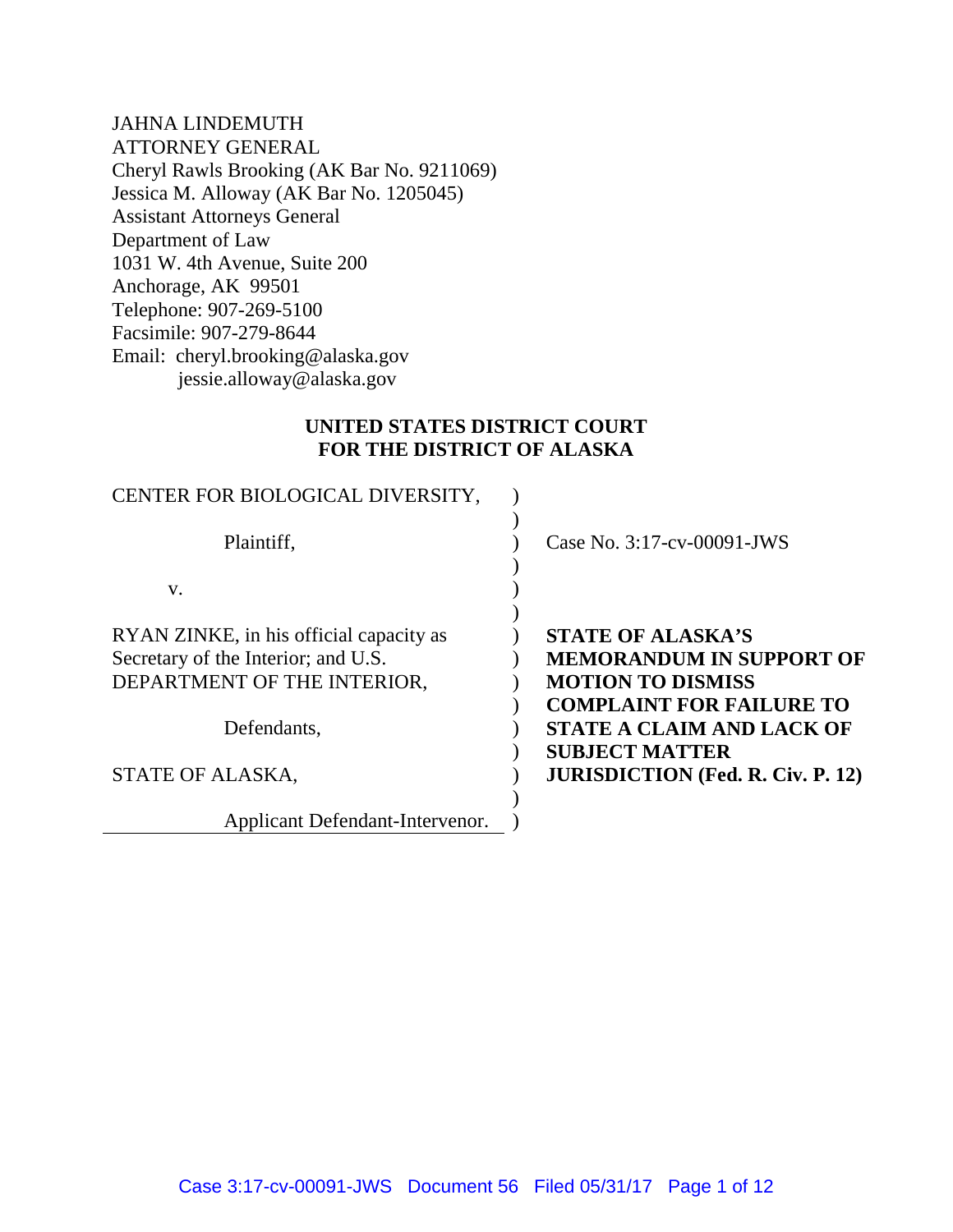#### **INTRODUCTION**

The State of Alaska ("State" or "Alaska") joins in the motion to dismiss filed by the Applicant Defendant-Intervenors Pacific Legal Foundation ("PLF"), Alaska Outdoor Council, Big Game Forever, Kurt Whitehead, and Joe Letarte (collectively "PLF").<sup>[1](#page-1-0)</sup> The State seeks dismissal of the complaint<sup>[2](#page-1-1)</sup> filed by the Center for Biological Diversity ("CBD") for all of the reasons stated in PLF's motion and supporting documents.<sup>[3](#page-1-2)</sup> To avoid duplicative and unnecessary briefing, the State incorporates by reference PLF's memorandum of points and authorities in support of its motion to dismiss, and supplements that memorandum as follows.

### **BACKGROUND**

Understanding that the Court may accept the complaint's factual allegations as true when considering these motions to dismiss, $<sup>4</sup>$  $<sup>4</sup>$  $<sup>4</sup>$  it is nevertheless worth noting that</sup> Alaska strongly disagrees with CBD's mischaracterizations of the factual record. CBD's statements are merely meant to disparage the State's record of managing wildlife — both predator and prey — since Alaska became a state in 1959. In light of CBD's allegations, the State believes further explanation regarding its management authority and the legal mandates under which it exercises that management authority is warranted.

*CBD v. Zinke, et al.* **Case No. 3:17-cv-00091-JWS** SOA's Mem. ISO Mot. to Dismiss Page 2 of 12 Case 3:17-cv-00091-JWS Document 56 Filed 05/31/17 Page 2 of 12

<span id="page-1-0"></span> $\mathbf{1}$ Dkt. 27 &28.

<span id="page-1-1"></span><sup>&</sup>lt;sup>2</sup> Complaint, Dkt. 1.

<span id="page-1-2"></span> $3$  Dkt. 27 & 28.

<span id="page-1-3"></span><sup>4</sup> *See Schueneman v. Arena Pharmaceuticals, Inc.*, 840 F.3d 698, 704–05 (9th Cir. 2016).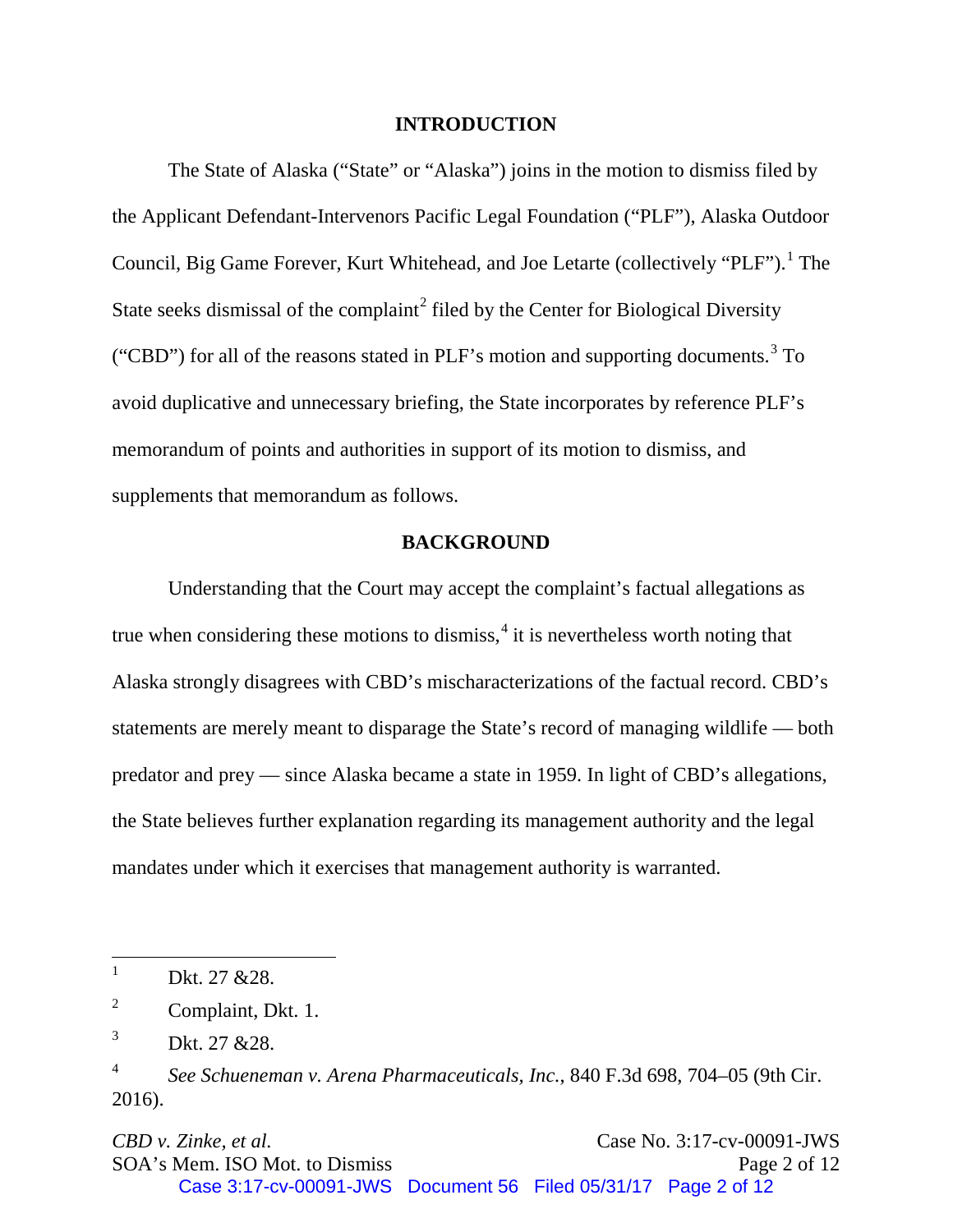Alaska has the authority to manage and protect wildlife within its borders, including on federal lands, except to the extent expressly preempted by Congress when acting under Constitutional grants of authority to the federal agencies.<sup>[5](#page-2-0)</sup> In August 2016, the U.S. Fish and Wildlife Service ("FWS") finalized regulations prohibiting various predator hunting practices on national wildlife refuges in Alaska ("FWS Rule"). <sup>[6](#page-2-1)</sup> The FWS Rule provided that predator control, as broadly defined by FWS in a manner inconsistent with the generally accepted meaning of the phrase, was prohibited on Alaska wildlife refuges "unless it [wa]s determined necessary to meet refuge purposes, [wa]s consistent with Federal laws and policy, and [wa]s based on sound science in response to a conservation concern."[7](#page-2-2) The FWS Rule broadly described "predator control" as any management activity favoring some species to the detriment of others, and included a prohibition on "particularly effective public harvest methods and means."

Alaska and several conservation organizations sued to challenge the FWS Rule (and the similar National Park Service rule applicable to national preserves) in three cases that have been consolidated.[8](#page-2-3) Collectively, the plaintiffs in the consolidated cases claim

<span id="page-2-0"></span><sup>5</sup> <sup>5</sup> *Hughes v. Oklahoma*, 441 U.S. 322 (1979); *Kleppe v. New Mexico*, 426 U.S. 529, 545 (1976); *Geer v. Connecticut*, 161 U.S. 519, 528 (1896), *overruled on other grounds by Hughes*, 441 U.S. at 322; 43 C.F.R. § 24.3(a).

<span id="page-2-1"></span><sup>6</sup> *See* "Non-Subsistence Take of Wildlife, and Public Participation and Closure Procedures, on National Wildlife Refuges in Alaska," 81 Fed. Reg. 52,247 (August 5, 2016).

<span id="page-2-2"></span> $7 \hspace{1.5cm} 50 \text{ C.F.R. }$  \$ 36.32(b).

<span id="page-2-3"></span><sup>8</sup> *State of Alaska v. Zinke* (3:17-cv-00013-JWS), *Safari Club Int'l v. Zinke* (3:17-cv-00014-JWS) *and Alaska Professional Hunters Ass'n v. U.S. Dep't of the Interior* (3:17 cv-00026-JWS).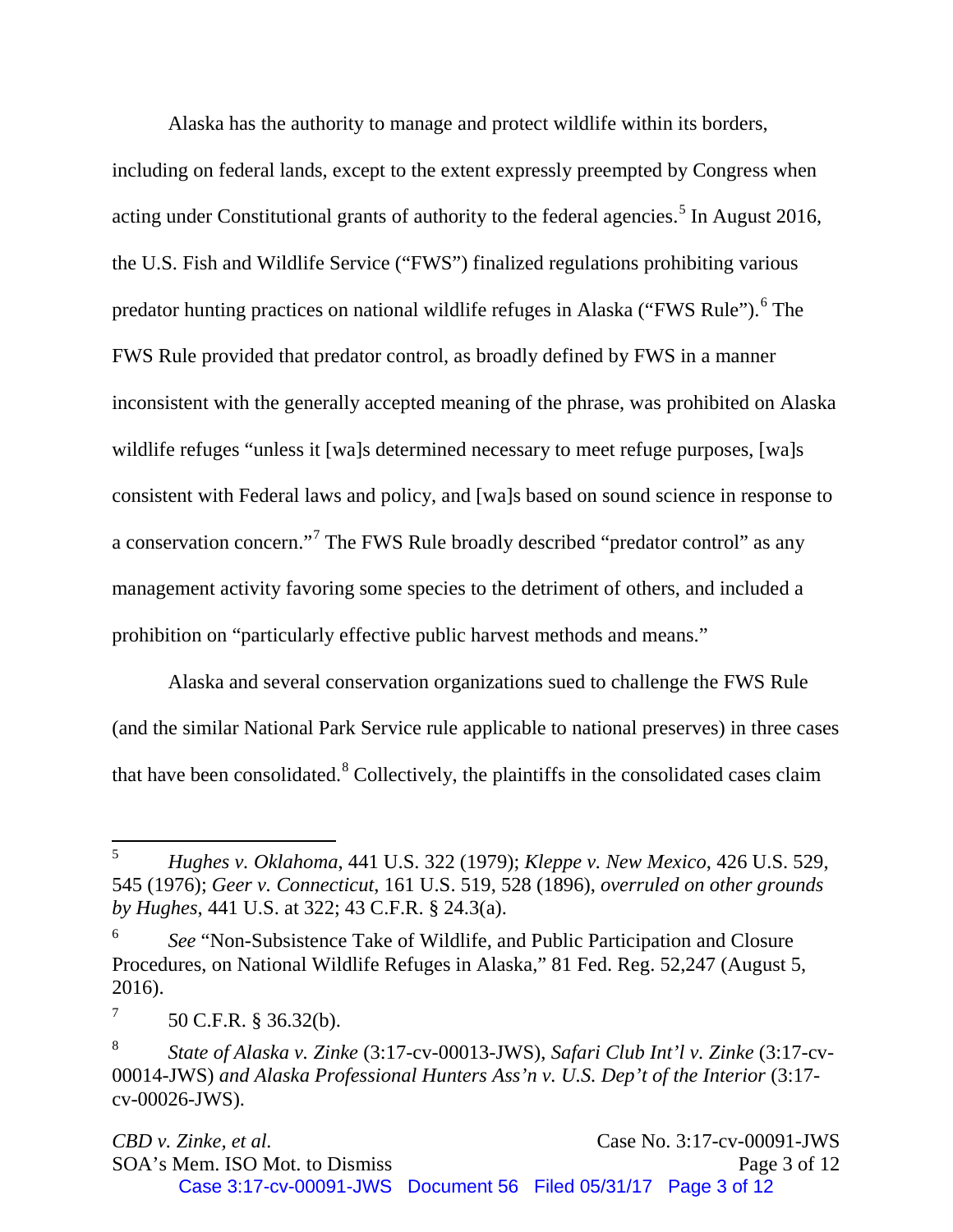that the FWS Rule exceeded authority granted to the Department of the Interior by Congress. In conjunction with its legal challenge, Alaska also supported use of the CRA to revoke the FWS Rule.<sup>[9](#page-3-0)</sup>

The State's motives for challenging the FWS Rule cannot be denied. The desire for self-management of natural resources, including management of Alaska's wildlife resources, was a driving force behind Alaska statehood; fish and wildlife are the property of the State held in trust for the benefit of all residents.<sup>[10](#page-3-1)</sup> Ownership of the resources passed to Alaska upon statehood under the Alaska Statehood Act.<sup>[11](#page-3-2)</sup> General management authority over fish and wildlife within Alaska passed from the federal government to Alaska shortly after Alaska's adoption of a comprehensive fish and game code.<sup>[12](#page-3-3)</sup>

The Alaska Constitution requires the State to manage these resources for the maximum benefit and use for all Alaskans.[13](#page-3-4) Under Alaska's Constitution, wildlife is reserved to the people for common use,  $^{14}$  $^{14}$  $^{14}$  and must be "utilized, developed, and

 $\overline{a}$ 

SOA's Mem. ISO Mot. to Dismiss Page 4 of 12

<span id="page-3-0"></span><sup>9</sup> *See State of Alaska v. Zinke*, et. al. No. 3:17-cv-00013-JWS*; see also* Declaration of Bruce Dale, ¶ 10.

<span id="page-3-1"></span><sup>10</sup> *See, e.g., Pullen v. Ulmer*, 923 P.2d 54, 57 n. 5 (Alaska 1996); *Metlakatla IndianCommunity v. Egan*, 369 U.S. 45, 47, 82 S.Ct. 552, 555 (1962).

<span id="page-3-2"></span><sup>&</sup>lt;sup>11</sup> Pub. L. No. 85-508, (1958), 72 Stat. 339.

<span id="page-3-3"></span><sup>12</sup> *See* Executive Order No. 10857, 25 Fed. Reg. 33 (Dec 29, 1959) (transferring management of fish and wildlife resources to the State of Alaska effective January 1, 1960); s*ee also Metlakatla Indian Community*, *supra*, 369 U.S. at 47 n.2, 82 S.Ct. at 555.

<span id="page-3-4"></span><sup>13</sup> Alaska Const. Art. VIII, §§ 1-2.

<span id="page-3-5"></span><sup>14</sup> Alaska Const. Art. VIII, § 3.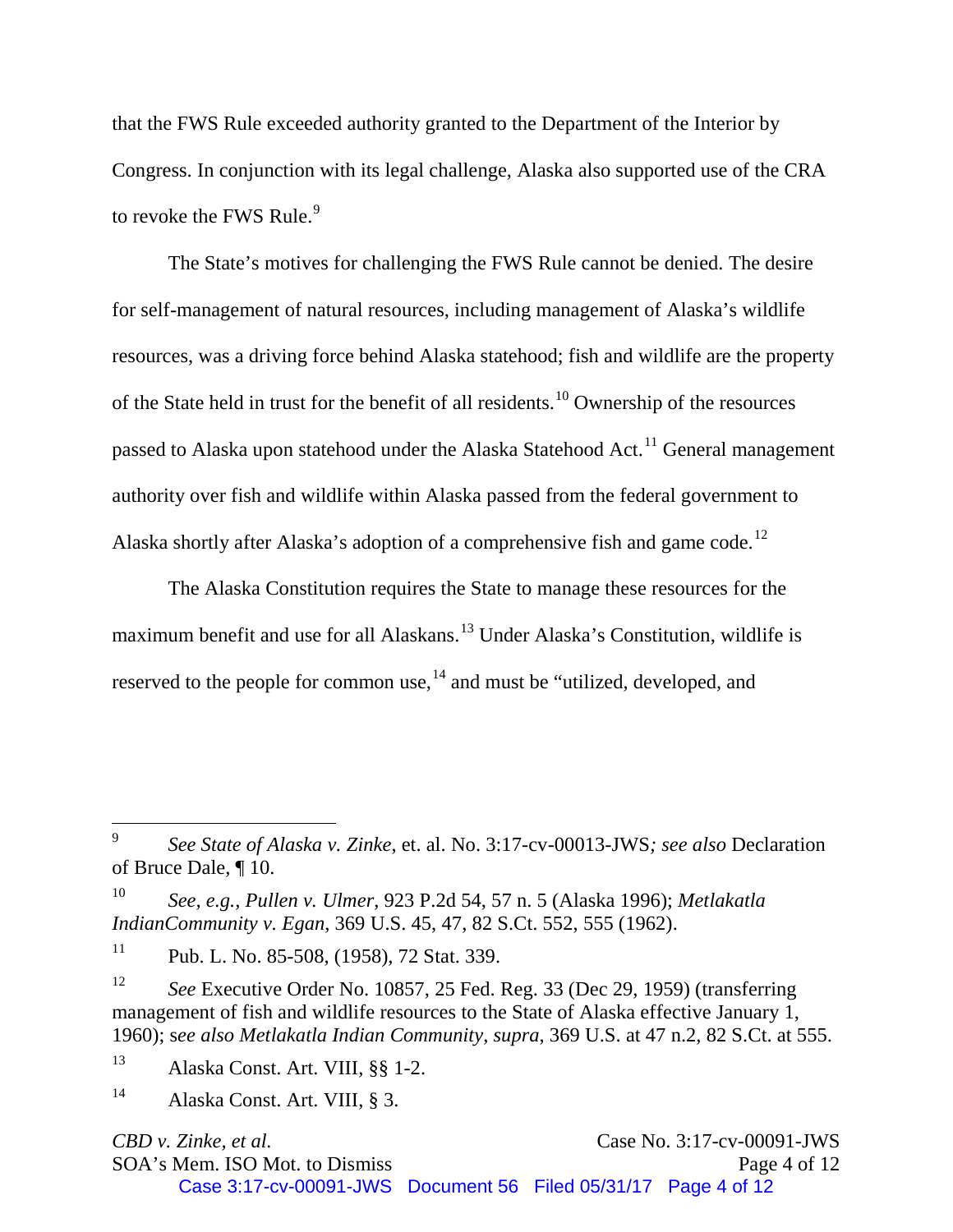maintained on the sustained yield principle, subject to preferences among beneficial uses." $15$ 

Under Alaska law, responsibility for wildlife management in Alaska is constitutionally vested in the Alaska legislature,  $16$  but regulatory authority has been statutorily delegated to the Alaska Board of Game,  $17$  and administrative authority to the Commissioner of the Alaska Department of Fish and Game.<sup>[18](#page-4-3)</sup> Subject to a subsistence priority, $19$  the Board of Game uses its authority to manage wildlife, including the authority to regulate taking of wildlife resources. Under this authority, the Board of Game has adopted comprehensive wildlife regulations.<sup>[20](#page-4-5)</sup>

The FWS Rule unlawfully restricts the State's management authority by prohibiting certain methods and means for taking predators on National Wildlife Refuges within Alaska. The FWS Rule used the term "predator control," but such term is misleading and inaccurate because allowing a hunter to take a predator is not predator control. In fact, predator control is only allowed by the Alaska Department of Fish and Game or its contractors as part of an intensive management program authorized by the Board of Game.<sup>[21](#page-4-6)</sup> The FWS Rule, on the other hand, would have affected hunters' ability

*CBD v. Zinke, et al.* **Case No. 3:17-cv-00091-JWS** SOA's Mem. ISO Mot. to Dismiss Page 5 of 12 Case 3:17-cv-00091-JWS Document 56 Filed 05/31/17 Page 5 of 12

<span id="page-4-0"></span><sup>15</sup> <sup>15</sup> Alaska Const. Art. VIII, § 4.

<span id="page-4-1"></span><sup>16</sup> Alaska Const. Art. VIII, § 2.

<span id="page-4-2"></span><sup>17</sup> AS 16.05.221; AS 16.05.241; AS 16.05.255; AS 16.05.258.

<span id="page-4-3"></span><sup>&</sup>lt;sup>18</sup> AS 16.05.010; AS 16.05.020; AS 16.05.050; AS 16.05.060; AS 16.05.241.

<span id="page-4-4"></span> $^{19}$  AS 16.05.258.

<span id="page-4-5"></span><sup>&</sup>lt;sup>20</sup> AS 16.05.255; 5 AAC 84; 5 AAC 85; 5 AAC 92.

<span id="page-4-6"></span><sup>&</sup>lt;sup>21</sup> AS 116.05.255(e)-(g) and (k).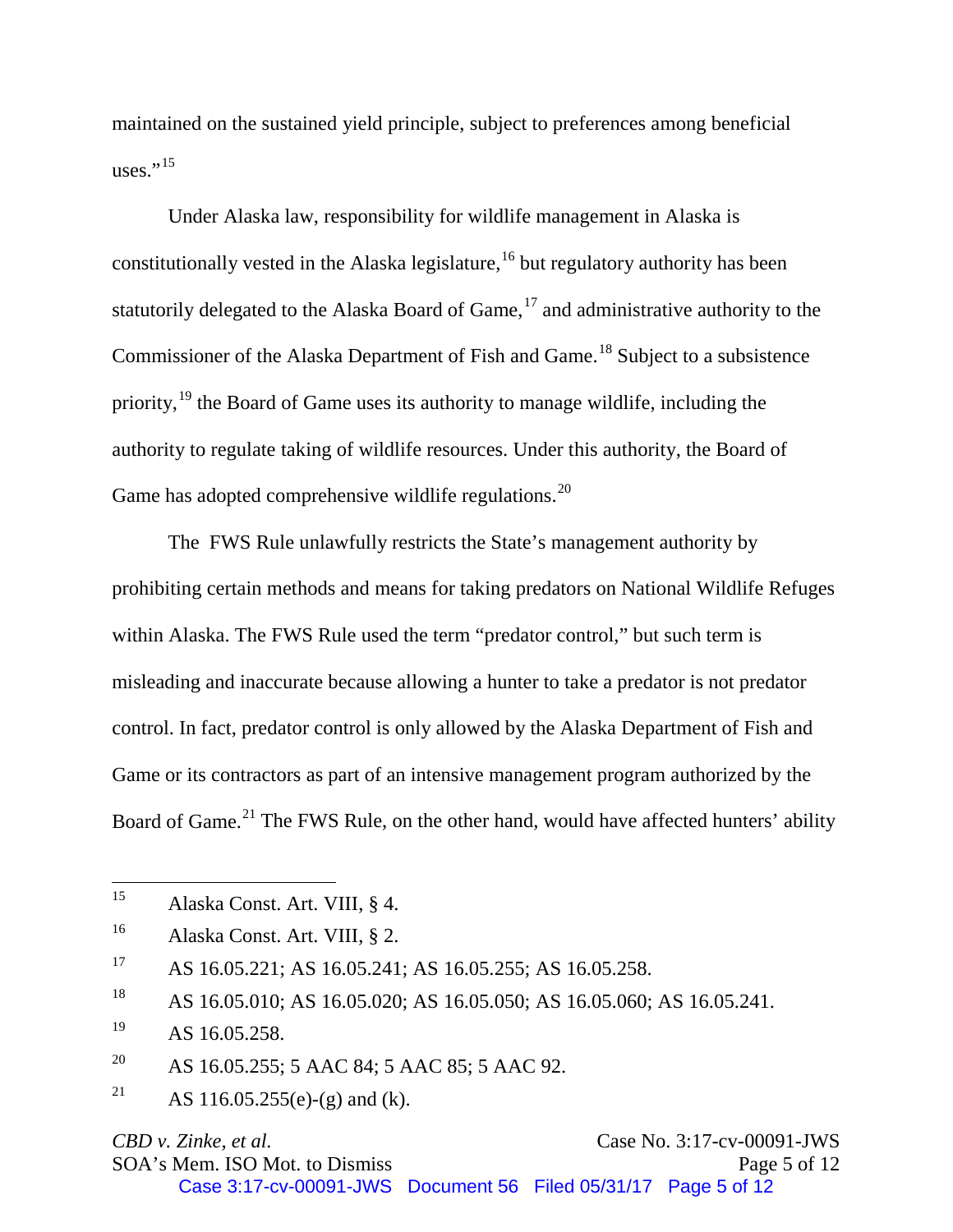to utilize methods and means authorized by the Board of Game. Hunting under regulations adopted by the Board of Game is permitted in a manner that meets the State's constitutional mandates.<sup>[22](#page-5-0)</sup> No conservation concerns result from Alaska's wildlife management or Alaska's regulations allowing subsistence and general hunting in Alaska $^{23}$  $^{23}$  $^{23}$ 

House Joint Resolution ("HJR") 69 was introduced by Representative Don Young to revoke the FWS Rule under the authority of the CRA. After passing the House on February 16, 2017 and Senate on March 21, 2017, it was signed by the President on April 2, 2017 and became Pub. L. 115-20. The FWS Rule is revoked and shall be treated as if it had never taken effect.<sup>[24](#page-5-2)</sup> The CRA prohibits adoption of any regulations substantially the same as the FWS Rule.<sup>[25](#page-5-3)</sup>

### **ARGUMENT**

CBD's complaint raises two counts. The first count is a constitutional challenge, alleging that the CRA's prohibition on future rulemaking "in substantially the same form" as the nullified regulation unconstitutionally infringes on the executive branch in violation of the separation of powers. The second count is a statutory challenge, alleging

*CBD v. Zinke, et al.* **Case No. 3:17-cv-00091-JWS** SOA's Mem. ISO Mot. to Dismiss Page 6 of 12 Case 3:17-cv-00091-JWS Document 56 Filed 05/31/17 Page 6 of 12

<span id="page-5-0"></span><sup>22</sup> Alaska Constitution, Art. VIII.

<span id="page-5-1"></span><sup>&</sup>lt;sup>23</sup> The complaint also refers to regulations adopted by the National Park Service, which are the subject of separate litigation. Those regulations will not be addressed here because they were not revoked under the CRA. The presence of the National Park Service regulations in the complaint is not relevant to the revocation of the FWS Rule under the CRA, but does indicate Congressional intent opposing the federal rules.

<span id="page-5-2"></span><sup>&</sup>lt;sup>24</sup> 5 U.S.C. § 801(d).

<span id="page-5-3"></span><sup>&</sup>lt;sup>25</sup> 5 U.S.C. § 801(B)(2).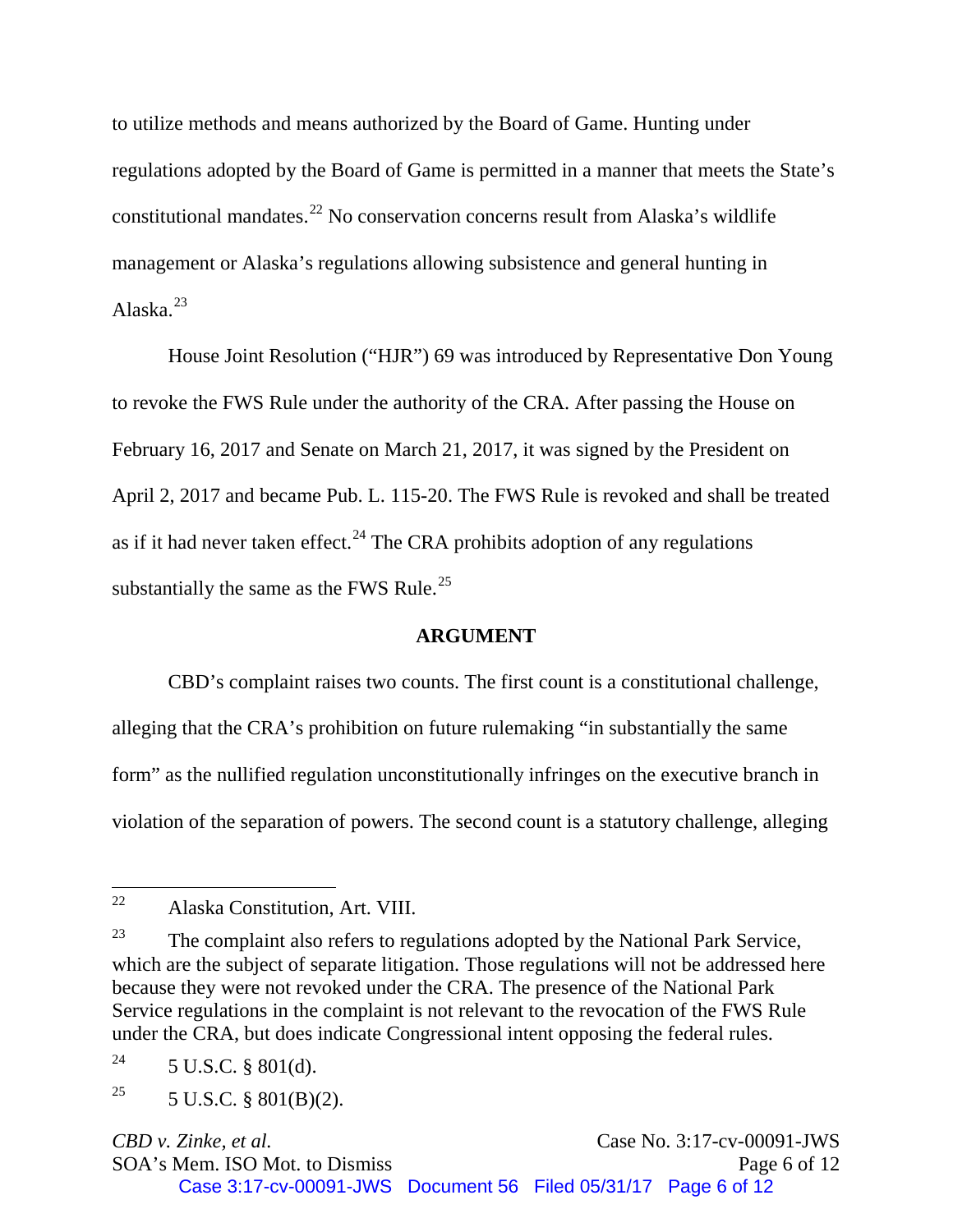that the CRA does not permit congressional disapproval of hunting regulations—which fall within the exception to the CRA's effective date provision—during a new session of Congress.

As relief, the complaint requests that the Court (1) declare that the CRA's prohibition on future rulemaking "in substantially the same form" as the FWS Rule violates the separation of powers, (2) declare that the agency's reliance on the joint resolution to nullify the FWS Rule and refuse to promulgate similar rules is beyond its authority in violation of the Administrative Procedure Act, and (3) declare the FWS Rule reinstated.

## **I. CBD's constitutional challenge is not ripe for judicial review.**

CBD's constitutional claim does not challenge the basic CRA process for invalidating a new regulation. Instead, it focuses on the CRA's prohibition on future rulemaking "in substantially the same form" as a disapproved regulation. Plaintiff argues that "[b]y nullifying the [FWS] Rule, and prohibiting any future substantially similar rules . . . without amending any of Interior's existing rulemaking authorities, Congress expanded its own power at the expense of the executive branch."<sup>[26](#page-6-0)</sup> It asserts that "[t]he CRA's prohibition on future rulemaking 'in substantially the same form' as the [FWS] Rule . . . unconstitutionally infringes on the powers of the executive branch in violation of the separation of powers."[27](#page-6-1)

Plaintiff's claim is not ripe, and the Court cannot grant the remedy it seeks. Before

*CBD v. Zinke, et al.* **Case No. 3:17-cv-00091-JWS** SOA's Mem. ISO Mot. to Dismiss Page 7 of 12 Case 3:17-cv-00091-JWS Document 56 Filed 05/31/17 Page 7 of 12

<span id="page-6-0"></span><sup>26</sup> Complaint  $\P$  4.

<span id="page-6-1"></span><sup>&</sup>lt;sup>27</sup> Complaint  $\P$  44.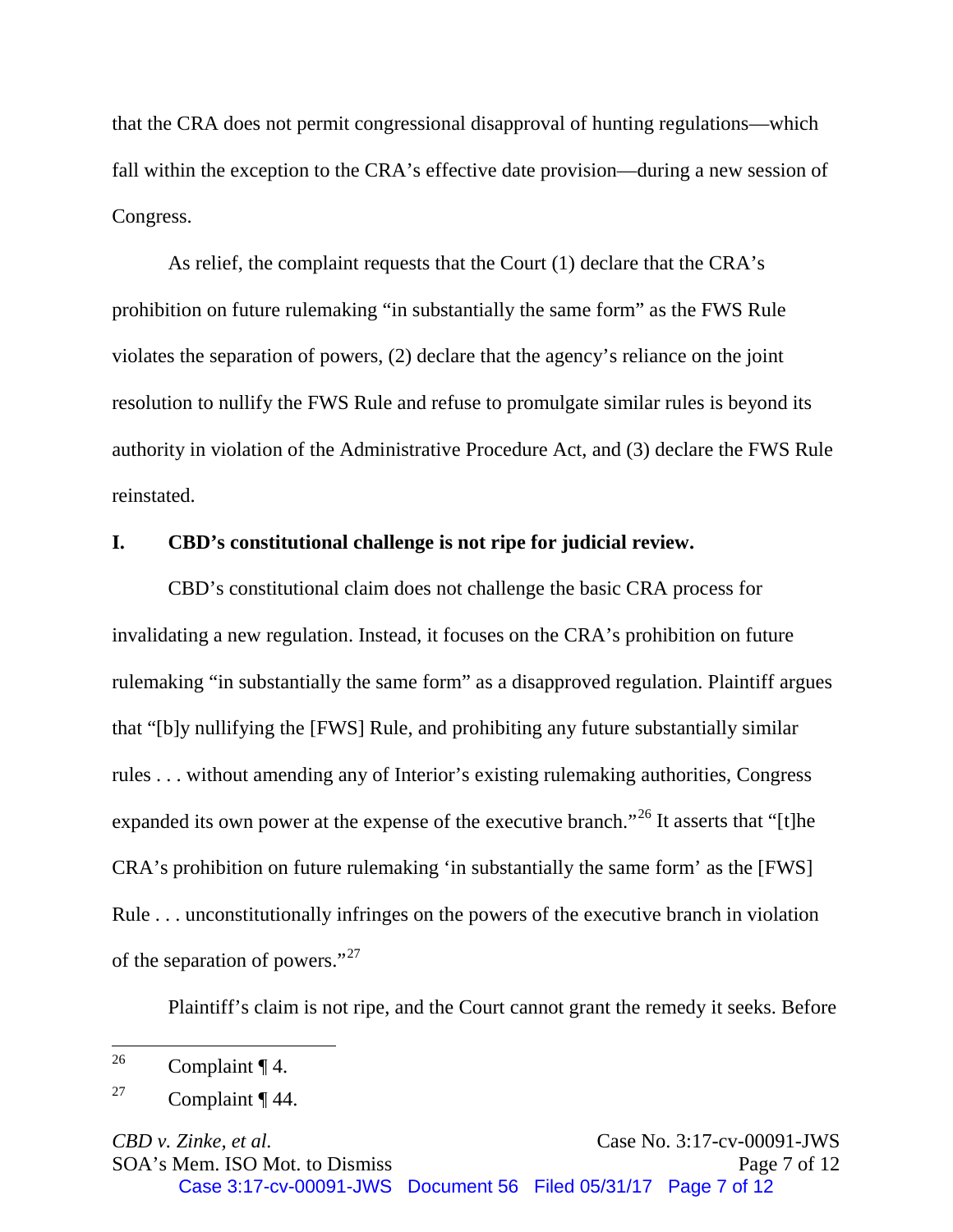a court may exercise its jurisdiction, the Constitution mandates the existence of a "case or controversy."[28](#page-7-0) This requires the existence of issues that are "definite and concrete, not hypothetical or abstract."<sup>[29](#page-7-1)</sup> "Where a dispute hangs on 'future contingencies that may or may not occur,' it may be too 'impermissibly speculative' to present a justiciable controversy."[30](#page-7-2)

Because the Court cannot grant the relief CBD seeks, its claims are not ripe for judicial review. The Court has no authority to order the Department of the Interior to pursue rulemaking similar to the FWS Rule. The only agency actions that courts can compel are "discrete" agency actions that the agency is legally required to take.<sup>[31](#page-7-3)</sup> Therefore, even in situations where the agency is required to promulgate a rule, the Court's authority is limited to compelling the agency to act.<sup>[32](#page-7-4)</sup> It "has no power to specify" what the action must be."<sup>[33](#page-7-5)</sup>

The CRA's severability clause precludes CBD's remedy.<sup>[34](#page-7-6)</sup> Pursuant to that severability clause, a decision by the Court to invalidate the prohibition on future

<span id="page-7-3"></span><sup>31</sup> *Norton v. S. Utah Wilderness Alliance*, 542 U.S. 55, 64 (2004).

<span id="page-7-4"></span> $^{32}$  *Id.* at 65.

<span id="page-7-5"></span><sup>33</sup> *Id.*

*CBD v. Zinke, et al.* Case No. 3:17-cv-00091-JWS SOA's Mem. ISO Mot. to Dismiss Page 8 of 12 Case 3:17-cv-00091-JWS Document 56 Filed 05/31/17 Page 8 of 12

<span id="page-7-0"></span><sup>28</sup> <sup>28</sup> *Thomas v. Anchorage Equal Rights Comm'n*, 220 F.3d 1134, 1139 (9th Cir. 2000). <sup>29</sup> *Id.*

<span id="page-7-2"></span><span id="page-7-1"></span><sup>30</sup> *In re Coleman*, 560 F.3d 1000, 1005 (9th Cir. 2009) *(*internal citation omitted) (quoting *Clinton v. Acequia, Inc.*, 94 F.3d 568, 572) (9th Cir. 1996) and *Portland Police Ass'n v. City of Portland*, 658 F.2d 1272, 1273 (9th Cir. 1981).

<span id="page-7-6"></span><sup>34</sup> *See* 5 U.S.C. § 806(b) ("If any provision of this chapter or the application of any provision of this chapter to any person or circumstance, is held invalid, the application of such provision to other persons or circumstances, and the remainder of this chapter, shall not be affected thereby.").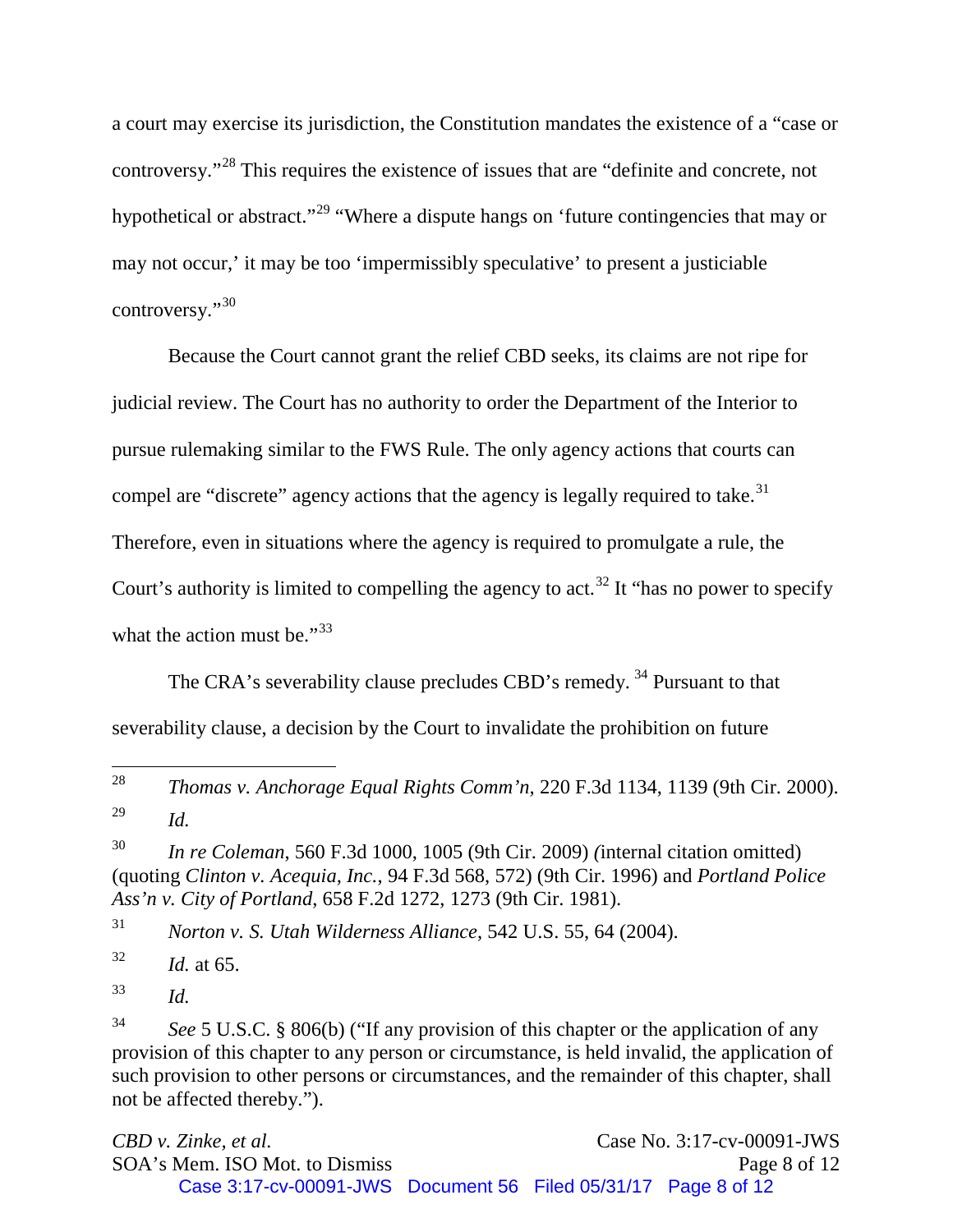rulemaking would not invalidate the entire statute. So even if CBD is correct that the prohibition on future rulemaking is unconstitutional, that would not entitle it to reinstatement of the nullified FWS Rule—it would only entitle CBD to a declaration that future rulemaking similar to the nullified rule is not prohibited. The Court has no authority to order the Department of the Interior to promulgate a rule that is substantially similar to the FWS Rule. And only if the Department of the Interior decides to take such action would CBD's claim be ripe. CBD's claim is too hypothetical and abstract to satisfy the ripeness doctrine.

#### **II. The CRA precludes judicial review of Congress' action.**

Section 805 of the CRA provides that "[n]o determination, finding, action, or omission under this chapter shall be subject to judicial review."<sup>[35](#page-8-0)</sup> Many federal court decisions have rejected CRA-related claims under § 805. For example, the D.C. District Court rejected a claim that an agency rule was invalid because it had not been submitted to Congress as mandated by the CRA, and the D.C. Circuit affirmed.<sup>[36](#page-8-1)</sup> In an apparent

*CBD v. Zinke, et al.* Case No. 3:17-cv-00091-JWS SOA's Mem. ISO Mot. to Dismiss Page 9 of 12 Case 3:17-cv-00091-JWS Document 56 Filed 05/31/17 Page 9 of 12

<span id="page-8-0"></span><sup>35</sup> <sup>35</sup> 5 U.S.C. § 805.

<span id="page-8-1"></span><sup>36</sup> *Montanans for Multiple Use v. Barbouletos*, 542 F. Supp. 2d 9, 20 (D.D.C. 2008), *aff'd*, 568 F.3d 225 (D.C. Cir. 2009); *see also Texas Sav. & Comty. Bankers Ass'n v. Fed. Housing Fin. Bd*., 1998 WL 842181 (W.D. Tex. June 25, 1998) (rejecting claim that an agency's failure to submit new rules to Congress violated the CRA because "the language could not be plainer" that "the statute provides for no judicial review of any 'determination, finding, action, or omission under this chapter'"); *United States v. American Elect. Power Serv*., 218 F.Supp.2d 931 (S.D. Ohio 2002) (holding that "the language of § 805 is plain" and that an agency's failure to submit a rule to Congress is not judicially reviewable); *In re Operation of the Missouri River System Litigation*, 363 F.Supp.2d 1145, 1173 (D. Minn. 2004) (holding that section 805 precluded judicial review of an agency's decision that the designation of certain critical habitat was not a "major rule"), *vacated in part on other grounds*, 421 F.3d 618 (8th Cir. 2005); *Via*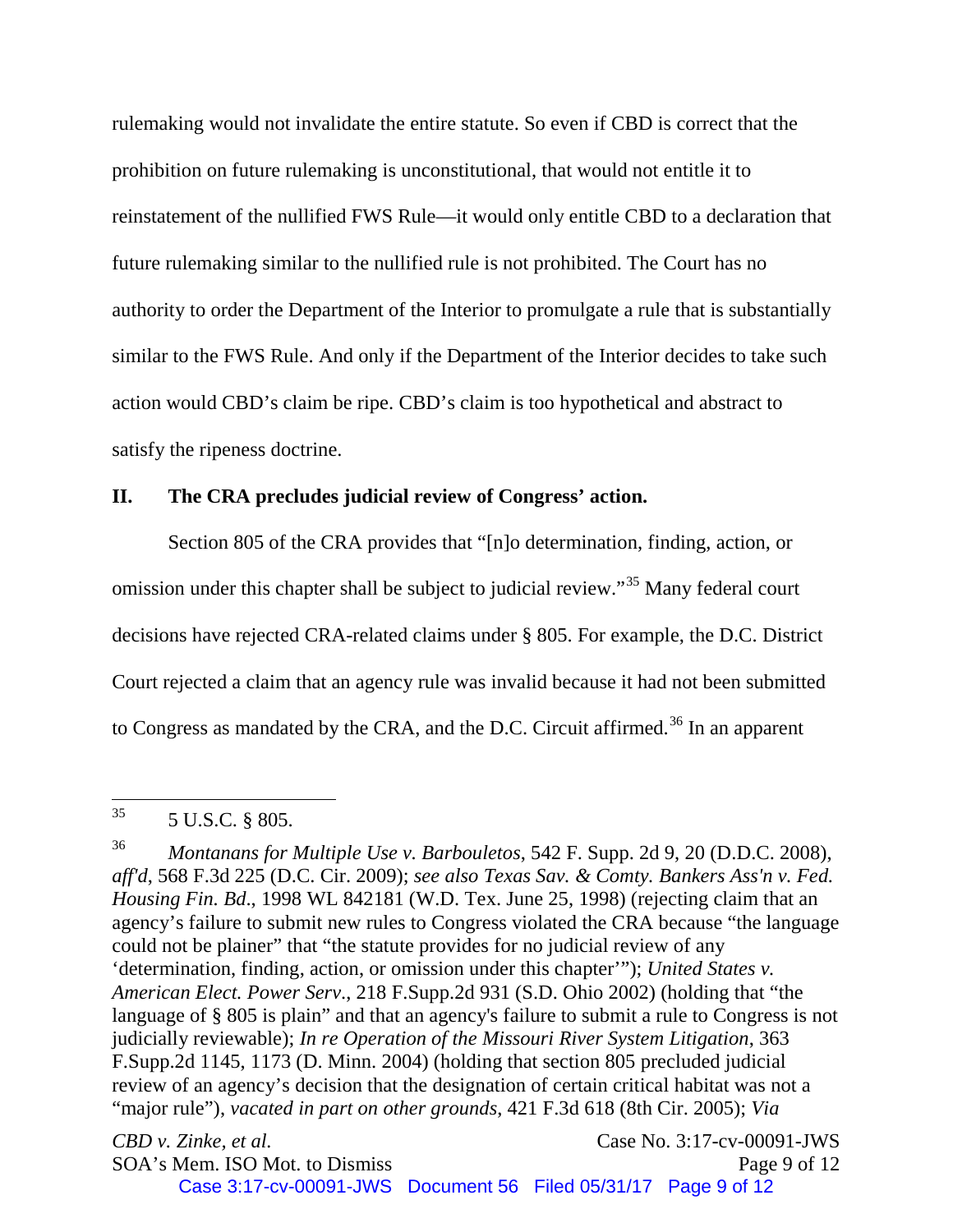minority position, one federal district court reviewed a claim based on asserted agency noncompliance with the CRA, reasoning that rejecting such claims would allow agencies to "evade the strictures of the CRA by simply not reporting new rules."<sup>[37](#page-9-0)</sup> But even that minority reasoning would still bar a claim — like the claim here — that is based on alleged noncompliance with the CRA by *Congress*. The court found that Congress "intended to preclude judicial review of Congress' own determinations, findings, actions, or omissions made under the CRA."[38](#page-9-1)

To decide Plaintiff's statutory claim would require the Court to review Congress's determination that it could use the CRA process to repeal the FWS Rule, but such judicial review of this determination is precluded under § 805. The CRA alters Congress's internal procedural rules for consideration of a certain type of legislation. Here, Congress chose to consider and pass Pub. L. 115-20 for the FWS Rule under those altered procedures. CBD argues that Congress interpreted and applied the CRA wrong and should not have used these altered procedures. But under the political question doctrine, courts generally do not scrutinize a legislature's choice of (or compliance with) its own

 $\overline{a}$ 

*CBD v. Zinke, et al.* Case No. 3:17-cv-00091-JWS SOA's Mem. ISO Mot. to Dismiss Page 10 of 12 Case 3:17-cv-00091-JWS Document 56 Filed 05/31/17 Page 10 of 12

*Christi Reg'l Med. Ctr. v. Leavitt*, 509 F.3d 1259, 1271 n.11 (10th Cir. 2007) ("The Congressional Review Act specifically precludes judicial review of an agency's compliance with its terms."); *Forsyth Mem'l Hosp. v. Seblius*, 667 F. Supp. 2d 143, 150 (D.D.C. 2009) (rejecting under § 805 plaintiffs' argument that regulation was invalid because agency failed to comply with the CRA); *see also* Congressional Research Service, *The Congressional Review Act: Frequently Asked Questions* at 18 (November 17, 2016) (available at [https://fas.org/sgp/crs/misc/R43992.pdf\)](https://fas.org/sgp/crs/misc/R43992.pdf).

<span id="page-9-0"></span><sup>37</sup> *United States v. S. Indiana Gas & Elec. Co*., 2002 WL 31427523, at \*5 (S.D. Ind. Oct. 24, 2002).

<span id="page-9-1"></span><sup>38</sup> *Id*.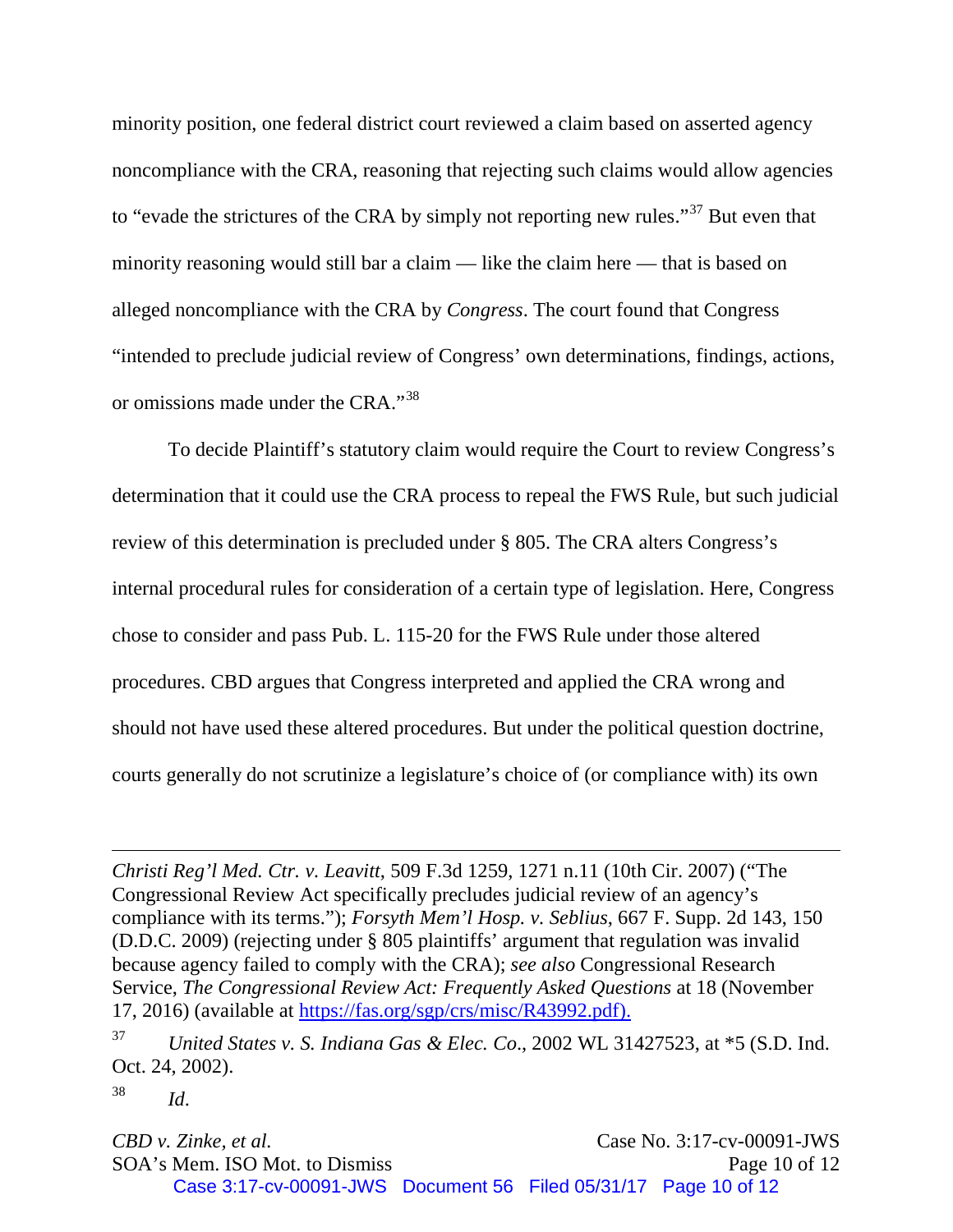internal rules and procedures.<sup>[39](#page-10-0)</sup> Indeed, when the CRA was being enacted, the sponsors stated that § 805 "was drafted in recognition of the constitutional right of each House of Congress to 'determine the Rules of its Proceedings,' U.S. Const., art. I, § 5, cl. 2, which includes being the final arbiter of compliance with such Rules."<sup>[40](#page-10-1)</sup>

#### **CONCLUSION**

If the Court construes CBD's constitutional claim expansively, as a challenge to the entire CRA process, then CBD's complaint should be dismissed for all of the reasons stated in PLF's motion to dismiss and its supporting documents. If the Court construes CBD's challenge as written, then CBD's constitutional claim is limited to challenging the prohibition on future rulemaking. For the reasons stated above, the Court lacks the authority to grant the remedy CBD seeks, and CBD's claims are not ripe for review.

For all of the reasons stated in PLF's motion to dismiss and its supporting documents, as well as the additional reasons provided above, the Court lacks jurisdiction to consider CBD's statutory claim and CBD has failed to state a claim for which relief can be granted. The entire complaint should be dismissed.

<span id="page-10-0"></span><sup>39</sup> <sup>39</sup> *See Koohi v. U.S.*, 976 F.2d 1328 (9th Cir. 2013) ("The political question doctrine serves to prevent the federal courts from intruding unduly on certain policy choices and value judgments that are constitutionally committed to Congress or the executive branch.").

<span id="page-10-1"></span> $^{40}$  142 Cong. Rec. S3683-01, 1996 WL 185536 (statement of Sen. Nickles).